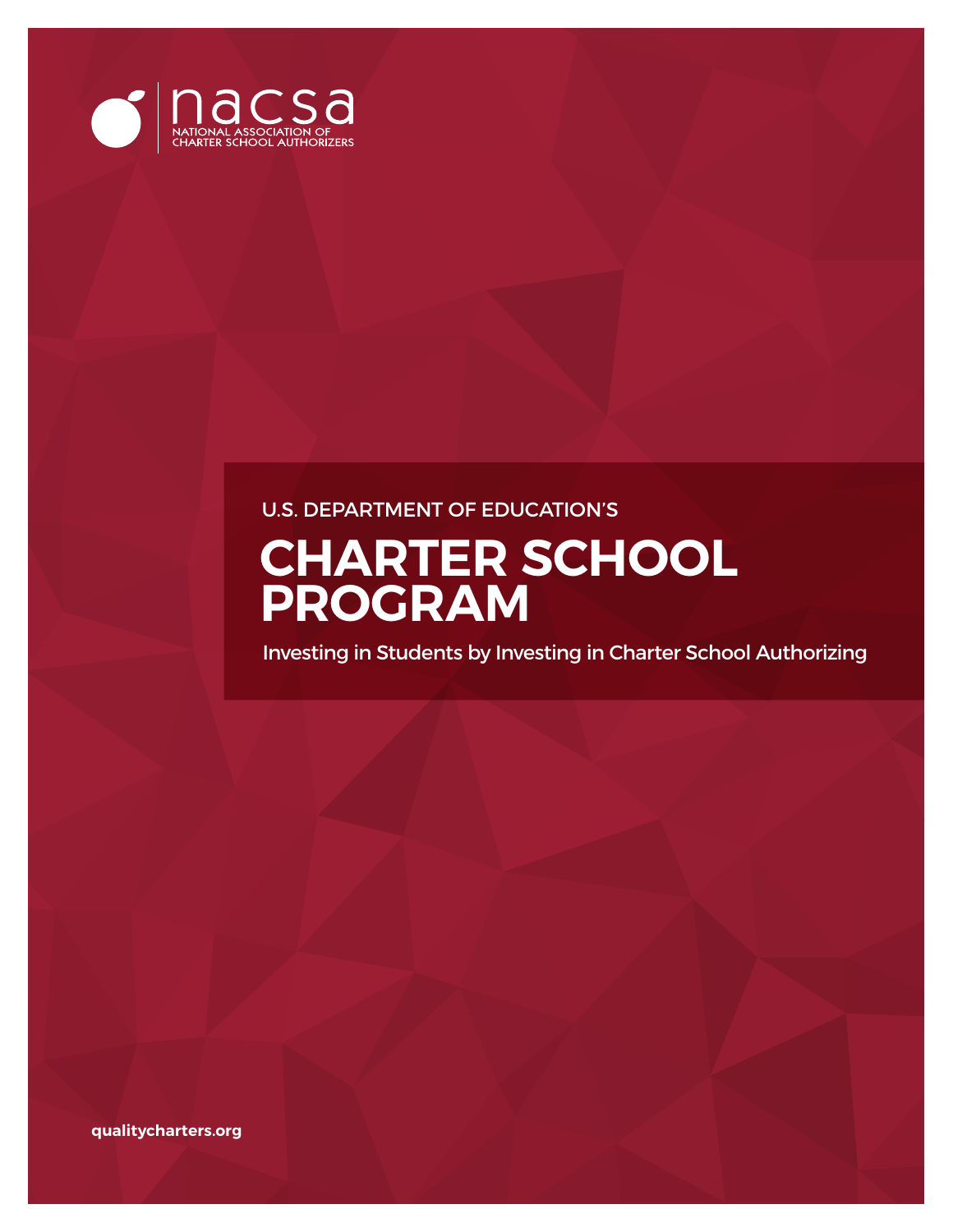

One of the most powerful levers the federal government has to strengthen our nation's charter schools is making smart, strategic investments to improve authorizing.

This brief from the **[National Association of Charter School Authorizers](https://www.qualitycharters.org/)** (NACSA) highlights how the Charter School Program (CSP) State Entities Grant's seven percent (7%) set-aside for technical assistance has benefited public education by strengthening authorizing practices. The brief also recommends opportunities for improvement.

### **UNDERSTANDING THE BASICS OF THE CHARTER SCHOOL PROGRAM (CSP)**

The Charter School Program (CSP) is a federal grant to expand opportunities for students to attend highquality charters. CSP achieves this goal by:

- � providing start-up funds for the opening of new schools or for the significant expansion of existing schools;
- **Example 1** gauging the impact of charter schools on students and their communities;
- **•** sharing best practices between charters and other public schools;
- **•** incentivizing states to provide facilities for charter schools; and
- **•** supporting efforts to strengthen charter school authorizing.

There are multiple CSP award types, including the CSP State Entities program (CSP SE). This program allows the winning state entity (such as the State Education Agency, Governor, Independent Authorizing Board, or statewide Charter Support Organization) to award subgrants and to open and expand new charter schools. Any state receiving an SE grant must spend at least 7% of the grant funds either on:

- 1. providing technical assistance in the state, which can be directed to applicants opening new charters; or
- 2. expanding charters, improving authorizer quality, or both.

This 7% within the CSP SE grant is sometimes known as the 7% set-aside.

Investing in authorizer quality is critical, given how much authorizing matters, but investments as a part of the CSP program is relatively new, as of 2015, via the Every Student Succeeds Act (ESSA).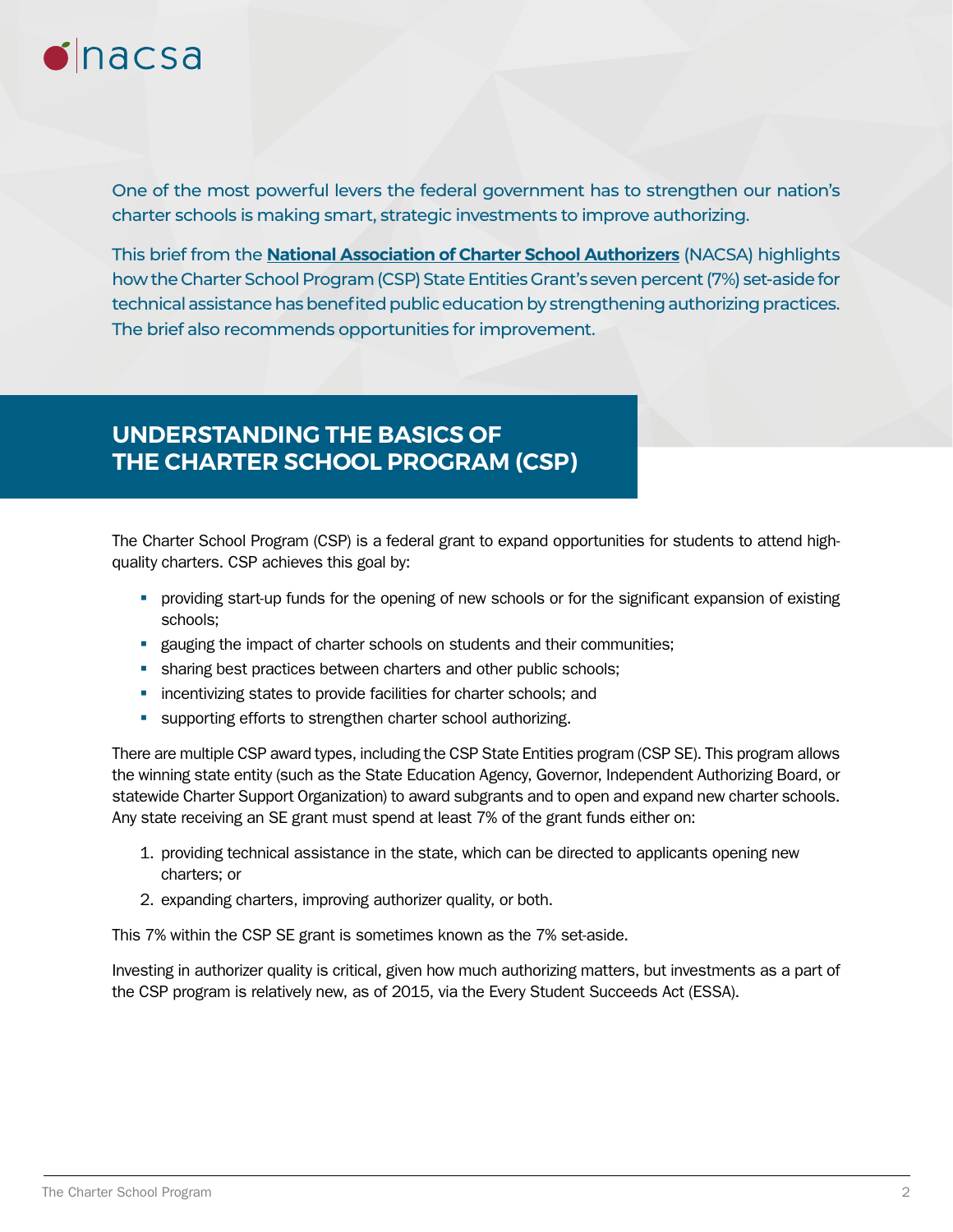

### **WHY AUTHORIZING MATTERS**

Authorizers are the entities that decide who can start a new charter school, set academic and operational expectations, and oversee school performance. They also decide whether a charter should remain open or be closed at the end of its contract.

Who can authorize varies by state. While nearly 90 percent of authorizers nationwide are local school districts, they oversee slightly less than half of all charter schools. The other half of charters are overseen by other authorizer types, including state education agencies, independent boards, universities, mayors and municipalities, and nonprofit organizations.

Smart, proactive authorizing can transform public education. Good authorizers:

- **•** make it their mission to give more students access to great public schools;
- **•** protect student and public interests; and
- **•** set clear expectations on the front end and use strong accountability on the back end.

If a school is not serving students, a good authorizer proactively addresses problems with the school including, when necessary, closing that school and working to ensure students can smoothly transition to better schools.

There is an emerging [body of evidence](https://www.qualitycharters.org/research/quality-practice-project/) that authorizing practices impact student achievement, the closing of opportunity/achievement gaps, financial stewardship, and overall portfolio quality. From this research, it is also clear that certain authorizing principles, policies, and practices promote stronger, more equitable schools. This is why it is essential that authorizers receive the support, training, and resources needed to help them excel in their duties.

The 7% set-aside continues to be an indispensable means of funding systemic improvements to authorizing. Without these dollars, many authorizers would be unable to afford the professional development and technical assistance they often receive via CSP.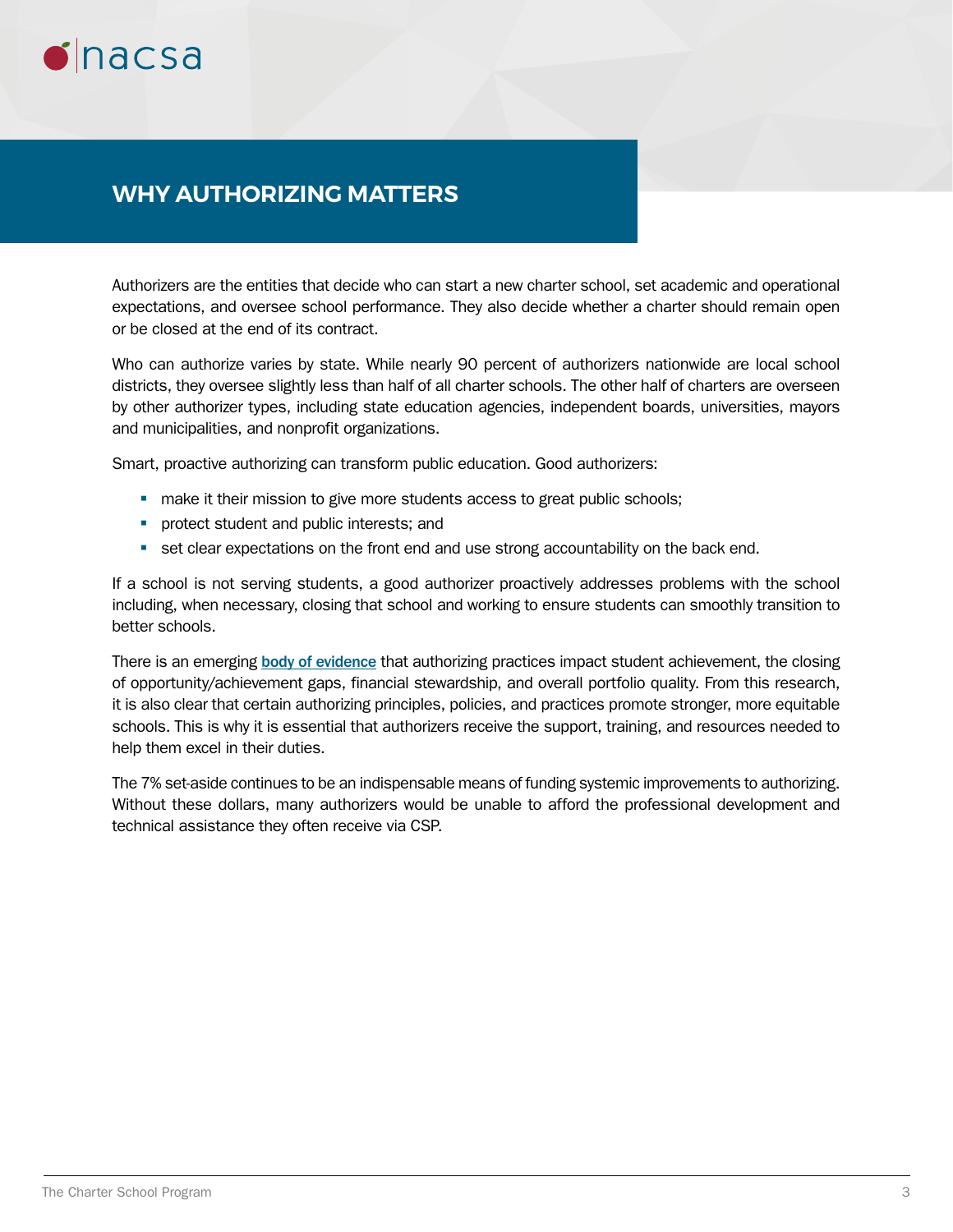

## **HOW THE CSP SET-ASIDE ENHANCES AUTHORIZING**<sup>1</sup>

Despite [its importance](https://www.qualitycharters.org/research/quality-practice-project/) in facilitating quality schools, authorizing is sometimes overlooked. CSP has helped elevate authorizing by strongly encouraging states to actively improve their authorizing practices, as a requirement of the CSP SE grant.

There have been 28 CSP SE grants awarded since 2017, for a variety of authorizing improvement activities. For this brief, we interviewed six authorizers<sup>2</sup> of varying size and type, in states across the country where a CSP SE grant had been awarded. We asked these authorizers how state entities have rolled out authorizer supports and how authorizers believe they have, and have not, benefited from those supports. Overall, we found that the 7% set-aside advanced a variety of authorizer functions and helped authorizers improve and build their capacity, although not uniformly.

### How the Set-Aside Was Used Effectively

### *Regular Technical Assistance*

Many State Entities (SEs) have used set-aside funds to provide regular technical assistance (TA) to authorizers, often through monthly or quarterly meetings. This is important since many authorizers noted that they do not have additional opportunities for TA or professional development outside of what the SE provides through the CSP grant.

For example, a representative from the charter office at Prince George's County Public Schools shared that the Maryland State Department of Education has facilitated ongoing meetings where TA is provided. These quarterly meetings address basic authorizing practices, such as applications, performance frameworks, and handling appeals.

#### *External Professional Development*

Sometimes, in addition to or in lieu of internal TA, SEs have awarded subgrants to authorizers to attend and participate in external authorizer-focused professional development. This can be particularly beneficial in states where there are limited organizations with the knowledge and capacity to provide evidence-based assistance to authorizers.

The Minnesota Department of Education, that state's SE grantee, has used a portion of their funds as \$2,500 subgrants to authorizers for professional development. One authorizer, Osprey Wilds, has used these dollars to supplement their professional development budget and send staff to NACSA's annual

<sup>&</sup>lt;sup>1</sup>We hope this brief complements a report being released by the U.S. Department of Education later this year. In May 2021, the Department stated that they plan to release a report in Summer 2021 on the use of CSP funds reserved for technical assistance. While the report has yet to be published, the Department did share that 18 of 19 grantees surveyed planned to use funds for technical assistance related to charter school authorizing and oversight. The Department also shared that more funds were being used for TA to subgrants (in this case, individual charter school applicants) than for authorizer improvement.

<sup>2</sup> Mississippi Charter School Authorizer Board (MS); Rhode Island Department of Education (RI); Prince George's County Schools (MD); Edgewood Independent School District (TX); Ball State University (IN); Osprey Wilds (MN)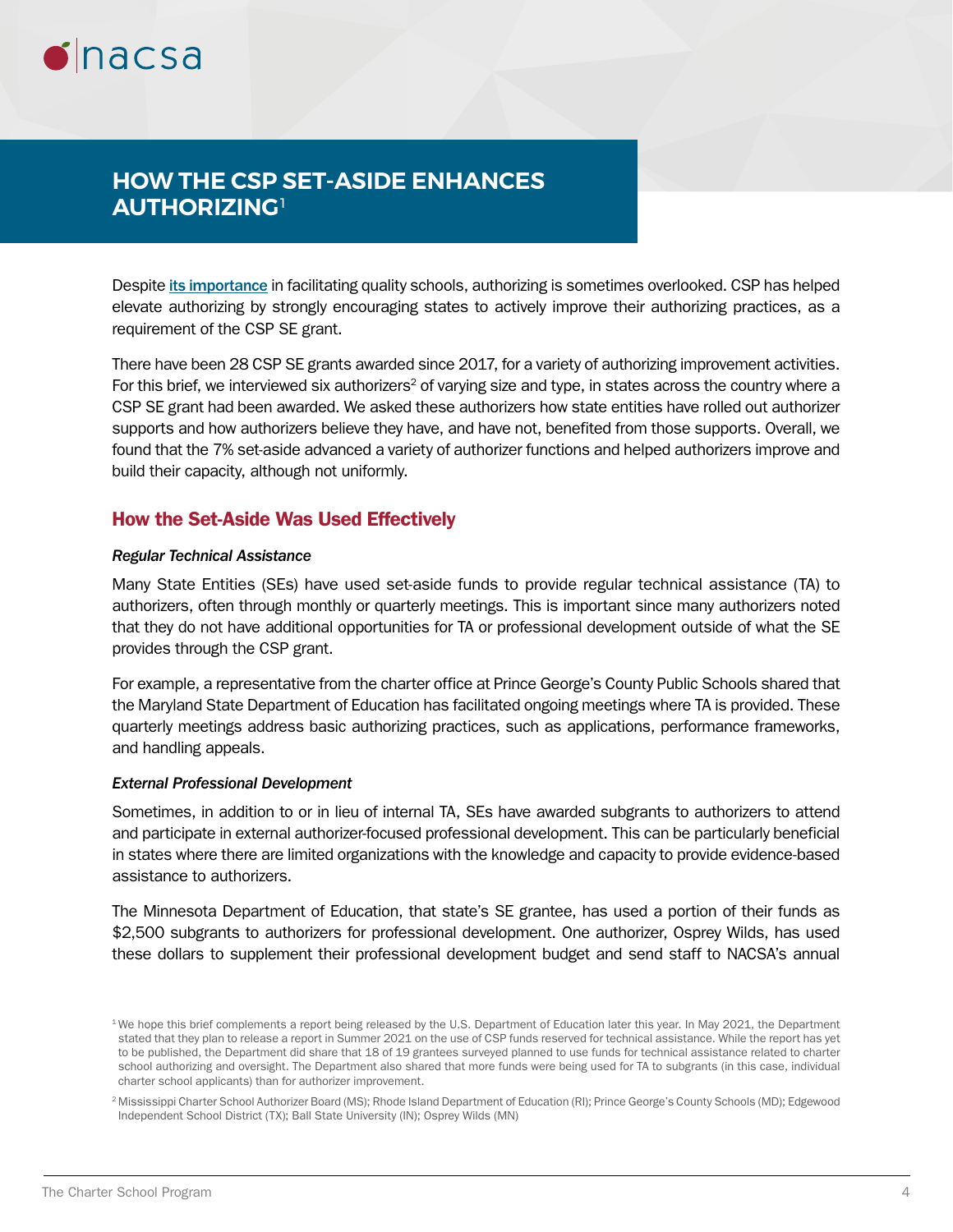

leadership conference. The Osprey Wilds representative said they find NACSA's professional development helpful, as it makes them "think about how we streamline processes for schools, how do we ask the right questions around school quality, how do we measure goals related to what the school is doing, and not just completely focused on statewide assessments."

Elsewhere, the Mississippi Charter School Authorizer Board (MCSAB) has used its set-aside funds to hire a consultant who provides professional development related to the regular charter school application cycle. The MCSAB representative described the TA as "fabulous." As a result, they have improved their application protocols to ensure that only quality applications make it through their multi-tiered process.

#### *Networking and Partnerships*

Multiple authorizers lauded the benefits of their SE bringing them together with other authorizers to learn, collaborate, and exchange ideas. One of the most structured and purposeful example is in Texas, where the SE has in part used set-aside funds to build the [Texas Authorizer Leadership Academy \(TALA\)](https://tea.texas.gov/texas-schools/district-initiatives/system-of-great-schools) $3-$ a cohort-model training for district authorizers in the [System of Great Schools \(SGS\) network](https://tea.texas.gov/texas-schools/district-initiatives/system-of-great-schools). The cohorts meet four to five times a year, for two days each time, to participate in trainings that cover key areas of early life-cycle authorizing, such as setting up a high-quality application process, developing performancebased contracts, and leading robust pre-opening protocols. A representative from the charter office at the Edgewood Independent School District said the cohort program helped him build strong relationships with other authorizers whom he often reaches out to, to work through problems and brainstorm as issues arise.

#### *Templates and Resources to Build Capacity*

Creating systems and templates directly impacts authorizers and their capacity to perform. Thus, it was not surprising to learn that SEs have also used CSP set-aside funds to establish authorizer self-evaluations, common student application templates, and unified enrollment systems.

For example, in Rhode Island, set-aside funding is being used to build a common charter school student application and enrollment system to make the process more equitable for families and to help the authorizer better monitor the student application and enrollment processes.

In Indiana, some set-aside funds are being used to develop a voluntary self-evaluation tool for authorizers to determine in what areas they excel, as well as areas for improvement. A representative from Ball State said that the evidence provided as part of the self-evaluation helped them "realize what [they] had and didn't have, including some policies [they] didn't even know existed," allowing them to move forward and see what needs to be updated in their policies and approach.

<sup>3</sup> Note: NACSA has contracted to provide some programming support for TALA.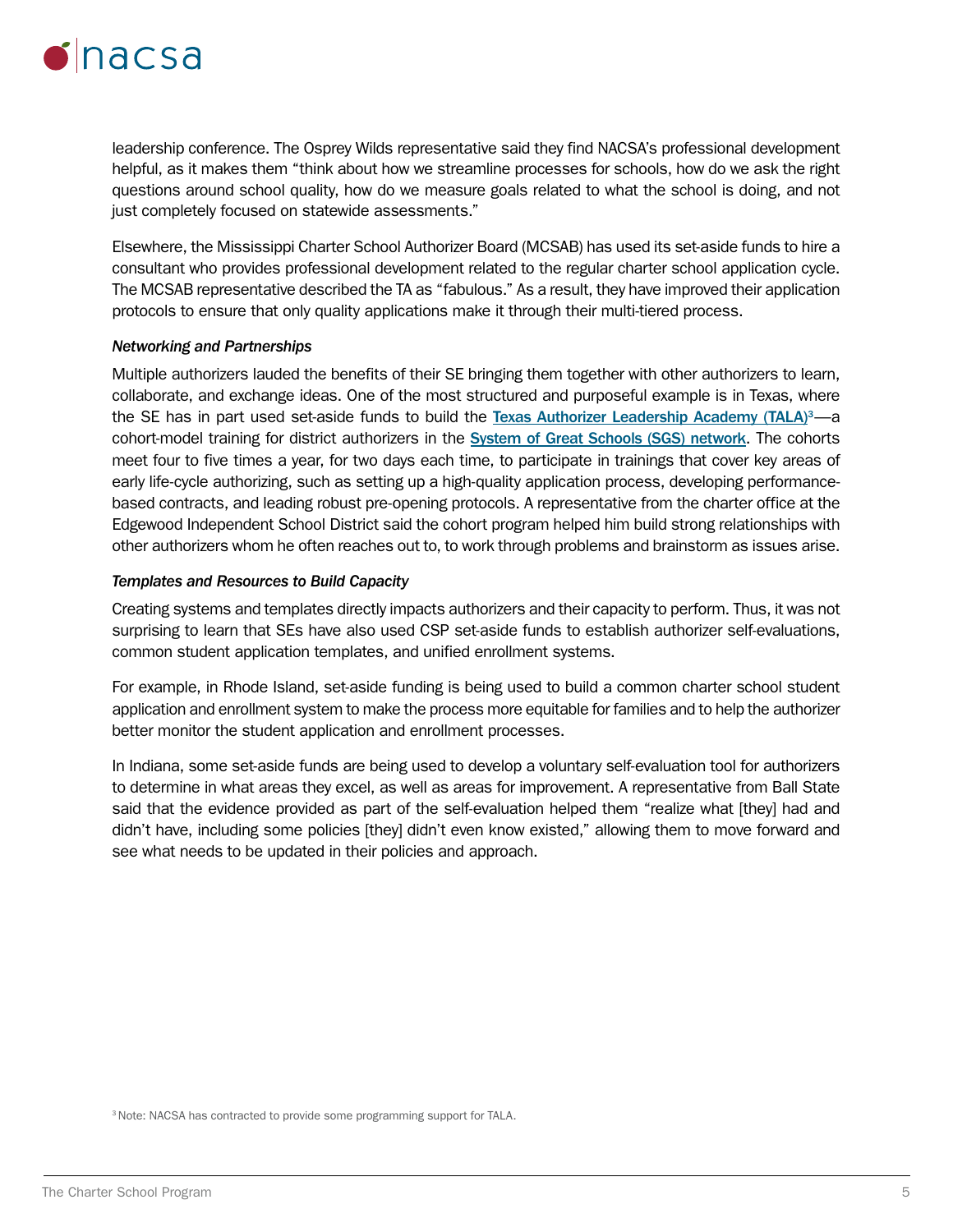

### **WAYS TO IMPROVE THE CSP SET-ASIDE**

There are many examples of how the CSP set-aside is improving charter school authorizing. There are also, according to authorizers who access these resources, opportunities for improvement. Most areas for growth would be "light lifts"—easily encouraged or incentivized by the U.S. Department of Education simply noting these issues in their guidance.

### *Opportunity for Better Communication*

Many authorizers interviewed were unaware of specific details related to the 7% set-aside. Many did not know about goals, plans, or funding levels for their respective SE grant award. In some cases, it was clear that SEs had not formally introduced or engaged authorizers in discussions about the set-aside or the associated TA.

On the front end, SEs should put more effort into sharing their plans with any stakeholder groups that would be likely recipients or beneficiaries of grant-funded TA. If appropriate, those groups, including authorizers, could be included in TA selection and design. Once awarded, SEs should go back to the authorizers in their state to announce the award, the timeline for implementation, and the specific resources that will be available.

### *Opportunity for Assessing Need and Differentiating Programming*

Several authorizers mentioned the need for more nuanced and tailored TA based on their experience in and phase of authorizing. One said, "It's possible that [the trainings] are helpful for authorizers that are relatively new," but that many had been too basic for them.

This suggests that SEs need to work more to understand authorizers' needs at the outset. There should also be continual evaluations—formal and informal—throughout the grant's life cycle to understand if authorizers' needs have changed, so SEs can adjust accordingly.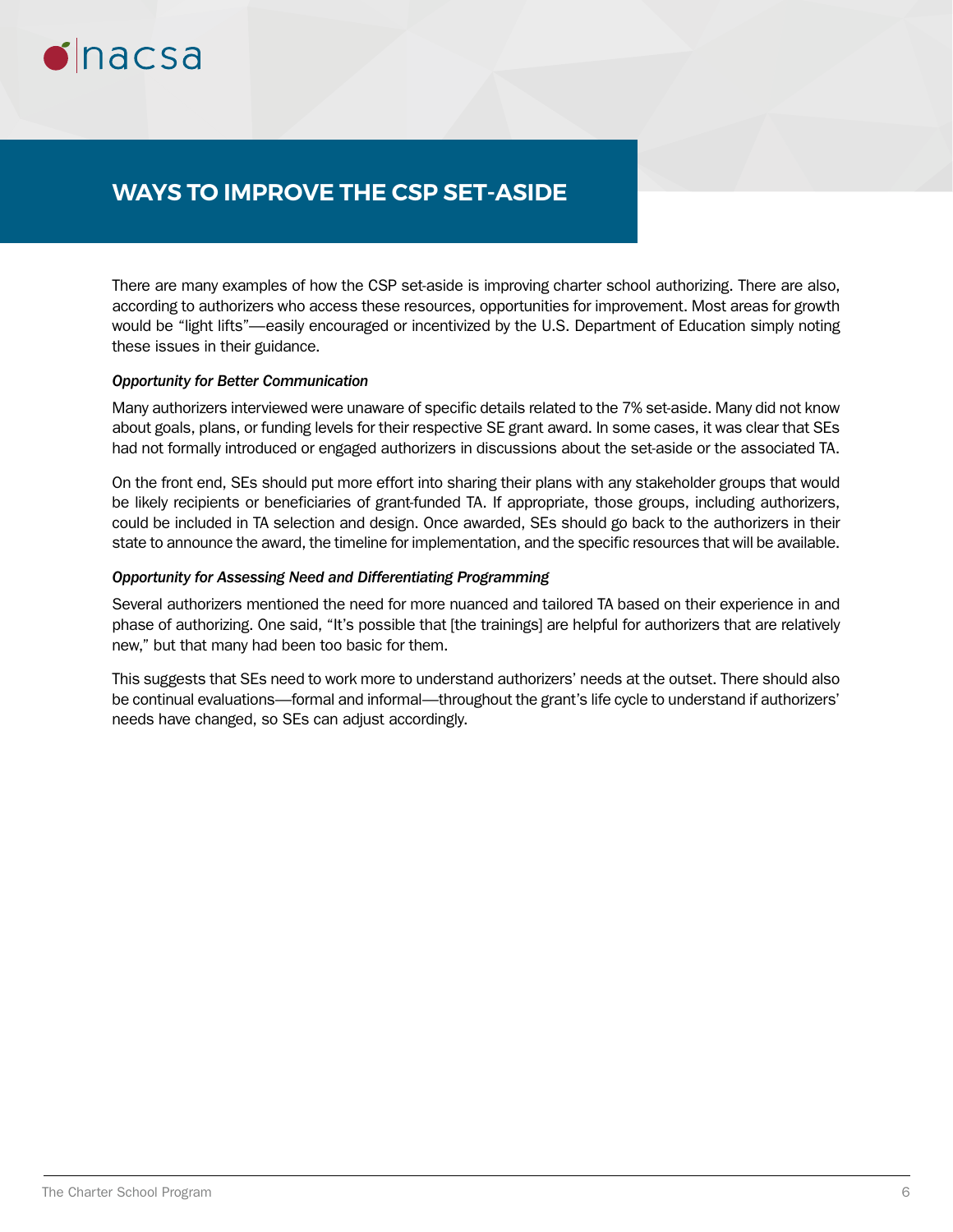

### **NACSA'S RECOMMENDATIONS**

Great authorizing can transform public education, as evidenced by an emerging [body of research](https://www.qualitycharters.org/research/quality-practice-project/) that shows authorizing practices impact student achievement, the closing of opportunity/achievement gaps, financial stewardship, and overall school portfolio quality.

This is why it is essential that authorizers receive the support, training, and resources needed to help them excel. NACSA supports many of the recommendations to improve the Charter School Program (CSP) and its role in improving charter schools and their oversight more broadly, including those raised by [Bellwether](https://bellwethereducation.org/publication/clearing-air-analysis-federal-charter-schools-program)  [Education Partners](https://bellwethereducation.org/publication/clearing-air-analysis-federal-charter-schools-program) and the [Center for American Progress](https://www.americanprogress.org/issues/education-k-12/news/2019/10/28/475994/modernizing-federal-charter-schools-program/). There are multiple ways in which CSP could be used to improve equity and help more students gain access to high-quality schools.

The 7% set-aside continues to be one invaluable source of funding to support systemic improvements to authorizing. Without these funds, many State Entities (SEs) would be unable to develop and deliver (or contract out for) technical assistance (TA) and professional development for their authorizers. Likewise, authorizers would largely be unable to afford professional development without SE assistance.

We encourage policymakers to consider the following recommendations:

### Boost the Set-Aside to 10%

While nearly all states intend to use the 7% set-aside to take meaningful actions to support quality authorizing, NACSA's research for this brief shows that not enough grantees are spending the needed funds to pursue those activities well.

We encourage the Department of Education to change CSP's funding restrictions so that not less than 10% of funds would be reserved for new school TA and authorizer improvement. For a typical grant of \$40M, this would provide states with an additional \$1.2M over their grant's lifespan to engage in TA and quality improvement initiatives.

Then, states should be required to use 50% of these TA funds (equivalent to 5% of their grant) to promote and support high-quality authorizing, with grantees conducting a needs assessment to best direct that investment and periodic evaluations to spur continuous improvement (see more below). As indicated by the U.S. Department of Education, we believe some SE grantees may not be investing an adequate amount of their TA resources in authorizer quality improvement initiatives. This impacts the ability of the SE to invest in individualized authorizer supports.

In addition, several current and former SE grant administrators interviewed as background for this brief point to one cause of this shortfall: limitations in how the current distribution sequencing drips out TA funds to states only as they distribute subgrant funds. This unnecessarily hamstrings meaningful projects that require a front-end investment and restricts the authorizer quality TA that SEs can design and implement.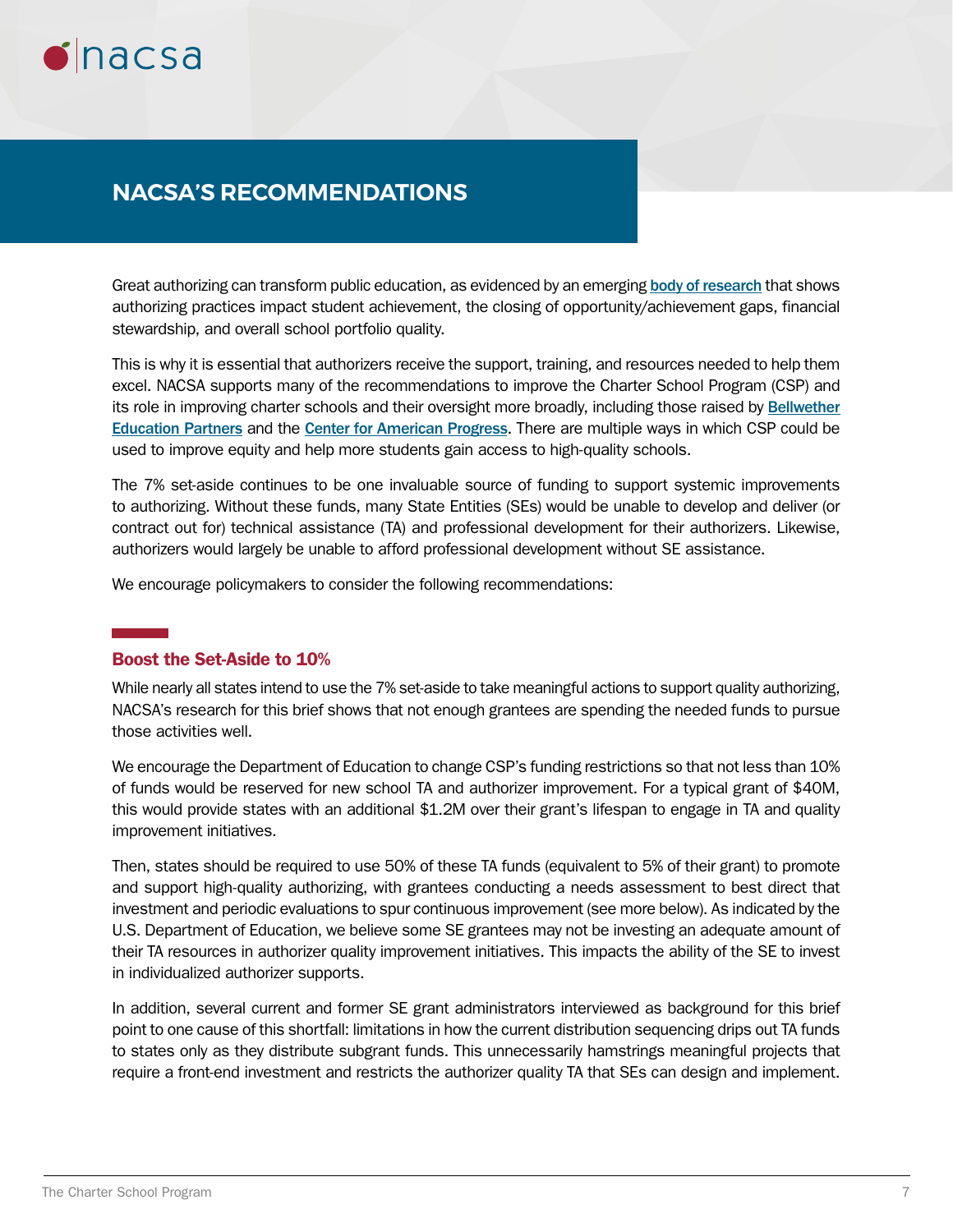

That's why we also recommend the allowance for grantees to front-load spend—in the first two years of their grant—up to half of the TA funds they are slated to receive over their grant's life-span.

Continued investment in the CSP SE program will improve authorizing—a critical element to ensure that students, especially those in high-need communities, are served by high-quality public school options.

### Require a Needs Assessment in the Application Process and an Implementation Survey in the Closing Out Process

#### *Authorizer Needs Assessment*

Many authorizers shared that the TA offered by the SE did not always align with their needs. Therefore, we recommend that all SEs be required to provide evidence they conducted an authorizer needs assessment prior to submitting their application.

Evidence suggests that authorizers with the strongest portfolios excel in these categories (for more information on specific activities within each category, see NACSA's [Practices That Matter](https://www.qualitycharters.org/wp-content/uploads/2018/02/LJC_Practices_that_Matter_FINAL_2018.pdf) summary):

- 1. Authorizer culture
- 2. Applications and school openings
- 3. Monitoring and intervention
- 4. Renewal, expansion, and closure

When assessing need, grantees could first seek to understand how authorizers are performing in these categories. In addition to asking authorizers about their needs, it would be informative to ask authorizers' stakeholders (ex: school leaders, community members, etc.) in what areas they felt authorizers needed the most assistance.

#### *<u></u><i>Implementation Survey*

Grantees should understand the impact of the assistance provided to authorizers. NACSA recommends that any state using the set-aside for authorizer improvement be required to report back on the effectiveness of their activities. This could be done through surveying authorizers or some other form of evaluation, to understand what activities led to the most behavior and practice changes, and the outcomes of those changes.